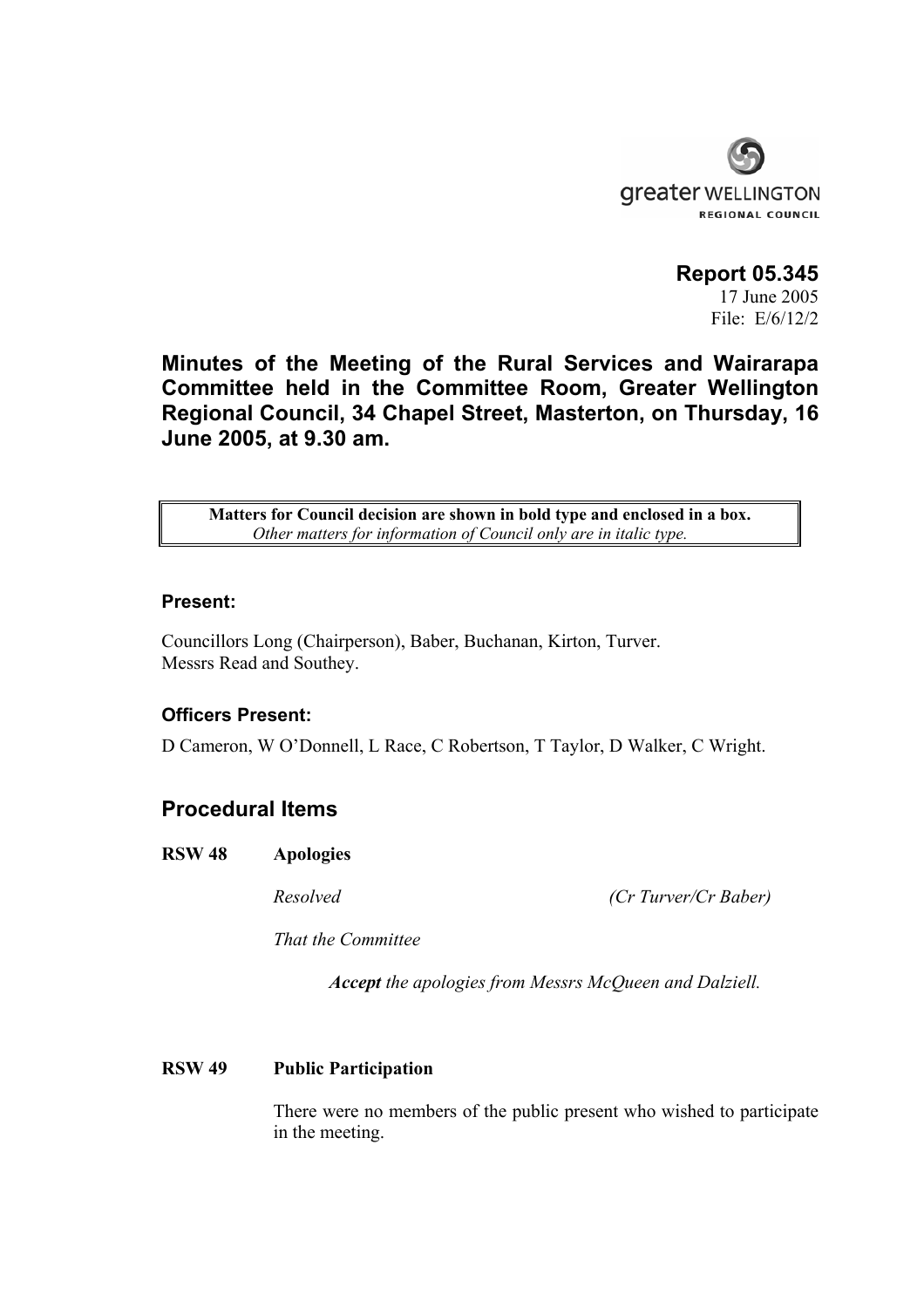### **RSW 50 Confirmation of Minutes**

*Resolved (MrSouthey/Cr Turver)* 

 *That the Committee* 

 *Confirm the minutes of the meeting of the Rural Services and Wairarapa Committee (Report 05.264) held on 17 March 2005.* 

# **Matter for Committee Decision**

#### **RSW 51 Delegations for Conducting Resource Consent Hearings**

#### **Report 05.256** File: E/01/06/18

The Committee noted that this report had also been considered by the Environment Committee at its May meeting.

Cr Kirton arrived at 9.43 am.

#### *Resolved*

*That the Rural Services and Wairarapa Committee:* 

- *(1) Revokes the previous delegations it made to the Chairperson of the Rural Services and Wairarapa Committee and the Divisional Manager, Wairarapa in relation to hearing and deciding on resource consent applications.*
- *(2) Delegates to the Chairperson of the Rural Services and Wairarapa Committee, Rick Long, the following powers in relation to conducting hearings for resource consent applications that have been notified under section 93(1) or 94(1) of the Resource Management Act 1991 and require a hearing:* 
	- *(i) The power to establish a hearing panel where required.*
	- *(ii) The power to establish a hearing sub-committee where required.*
	- *(iii) The power to choose, on a case-by-case basis, whether to conduct a hearing through a single commissioner, or a hearing panel, or a hearing sub-committee.*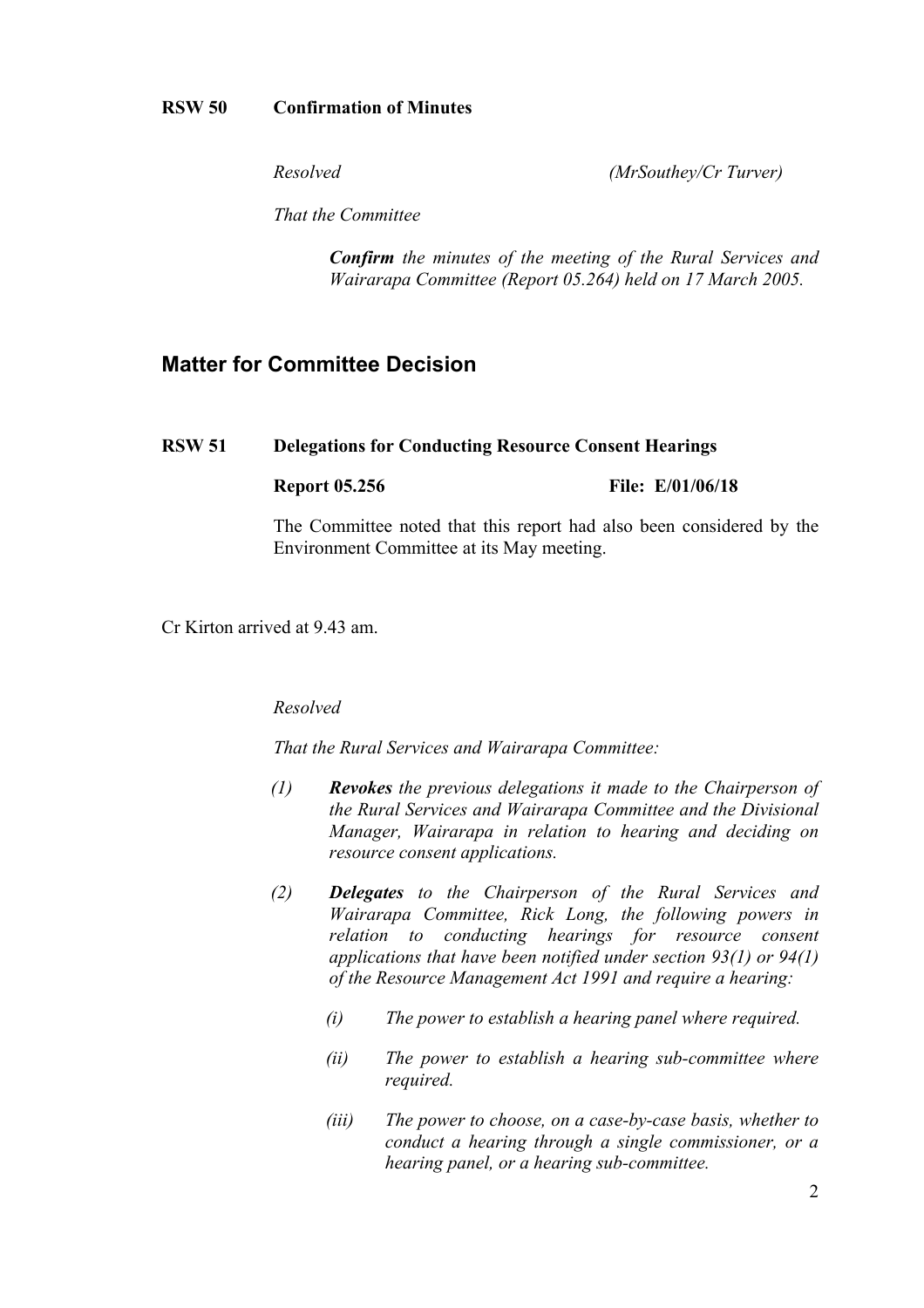- *(iv) The power to decide, on a case-by-case basis, the appropriate commissioner or composition of each hearing panel or hearing sub-committee.*
- *(v) The power to delegate to hearing panels (the composition of which is to be determined on a case-by-case basis) the power to hear and decide on resource consent applications. Where a hearing panel cannot reach a unanimous decision on a resource consent application, the Rural Services and Wairarapa Committee must hear and decide on the resource consent.*
- *(vi) The power to delegate to hearing sub-committee (the composition of which is to be determined on a case-bycase basis) the power to hear and decide on resource consent applications. Where a hearing sub-committee cannot reach a unanimous decision on a resource consent application, the Rural Services and Wairarapa Committee must hear and decide on the resource consent.*
- *(3) Notes that the Chairperson of the Rural Services and Wairarapa Committee will exercise the powers in (2) above in consultation with the Divisional Manager, Wairarapa.*
- *(4) Notes that the chief executive will sign off any delegation to a commissioner or commissioners until the RMA is amended.*
- *(5) Limits the ability of the Chairperson of the Rural Services and Wairarapa Committee to sub-delegate his powers relating to conducting hearings for resource consent applications to the Deputy Chairperson of the Rural Services and Wairarapa Committee*.
- *(6) Requires the Chairperson of the Rural Services and Wairarapa Committee to note the rules on when to use a single commissioner, hearing sub-committee or hearing panel as set out in 4.2 of this report when exercising the powers given to him in 2 above.*
- *(7) Stipulates that the delegations set out in Report 05.256 be subject to the general conditions provided in Attachment 2 to report 05.256.*

#### **Noted**

Cr Baber recorded her vote against the recommendation.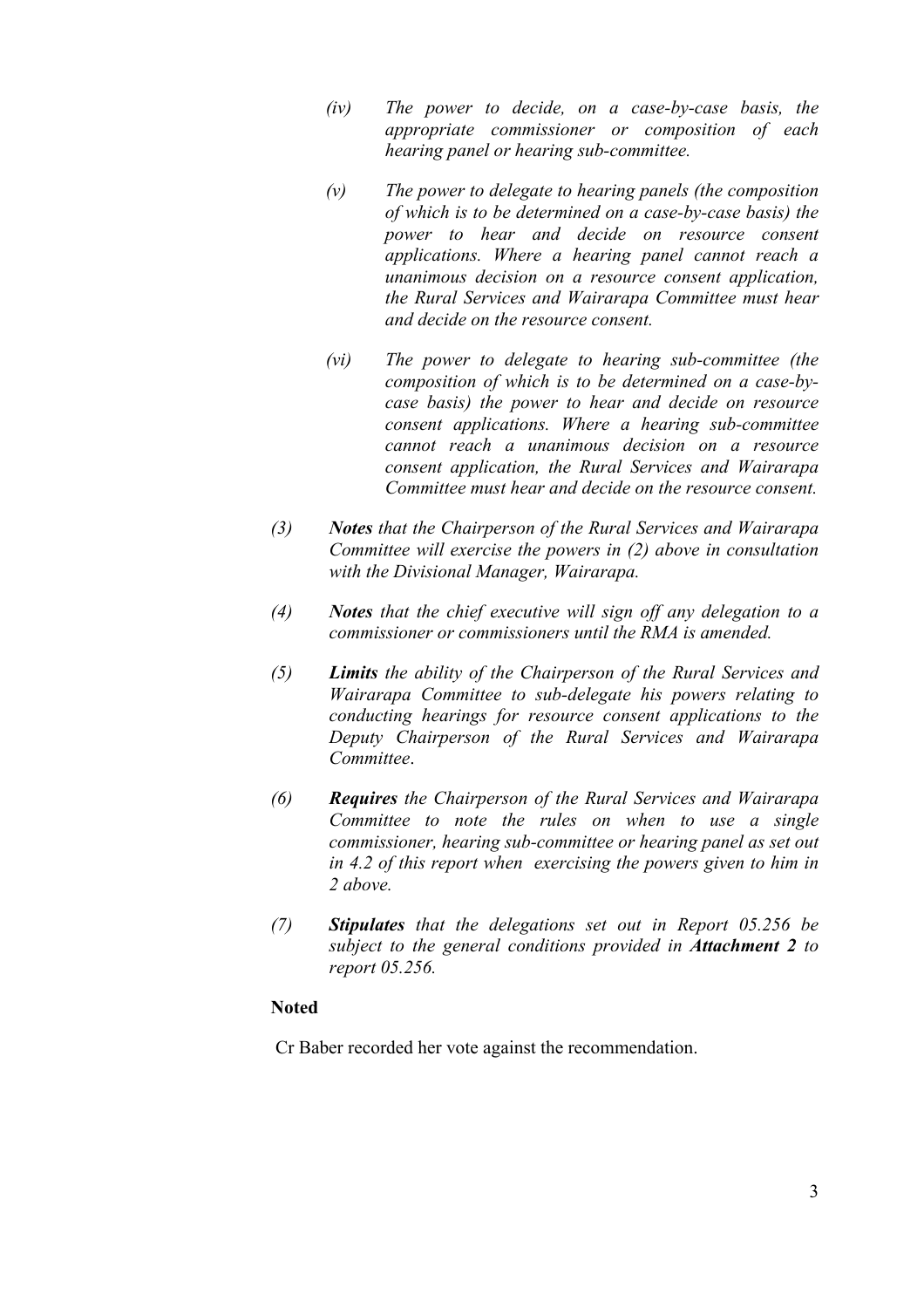# **Matters Reported for Information**

## **RSW 52 Divisional Manager's Report**

**Report 05.269** File: WS/08/05/01

### **Concerning 3.6**

Mr Read stated that discussions were required between Greater Wellington and the South Wairarapa District Council to prioritise expenditure for the Awhea Catchment Scheme given that approximately \$500,000 for road access and protection is currently being spent by the South Wairarapa District Council.

## **Concerning 5.8**

Ted Taylor, Acting Manager, Planning & Resources, gave a presentation on the groundwater conceptual model for Wairarapa.

*Resolved (Cr Kirton/Mr Southey)* 

 *That the Committee* 

- *(1) Receive the report.*
- *(2) Note the contents of the report.*

#### **RSW 53 Financial Report for the Ten Months to 30 April 2005**

**Report 05.279** File: WS/08/05/01

 *That the Committee* 

- *(1) Receive the report.*
- *(2) Note the contents of the report.*

*Resolved (Cr Kirton/Cr Buchanan)*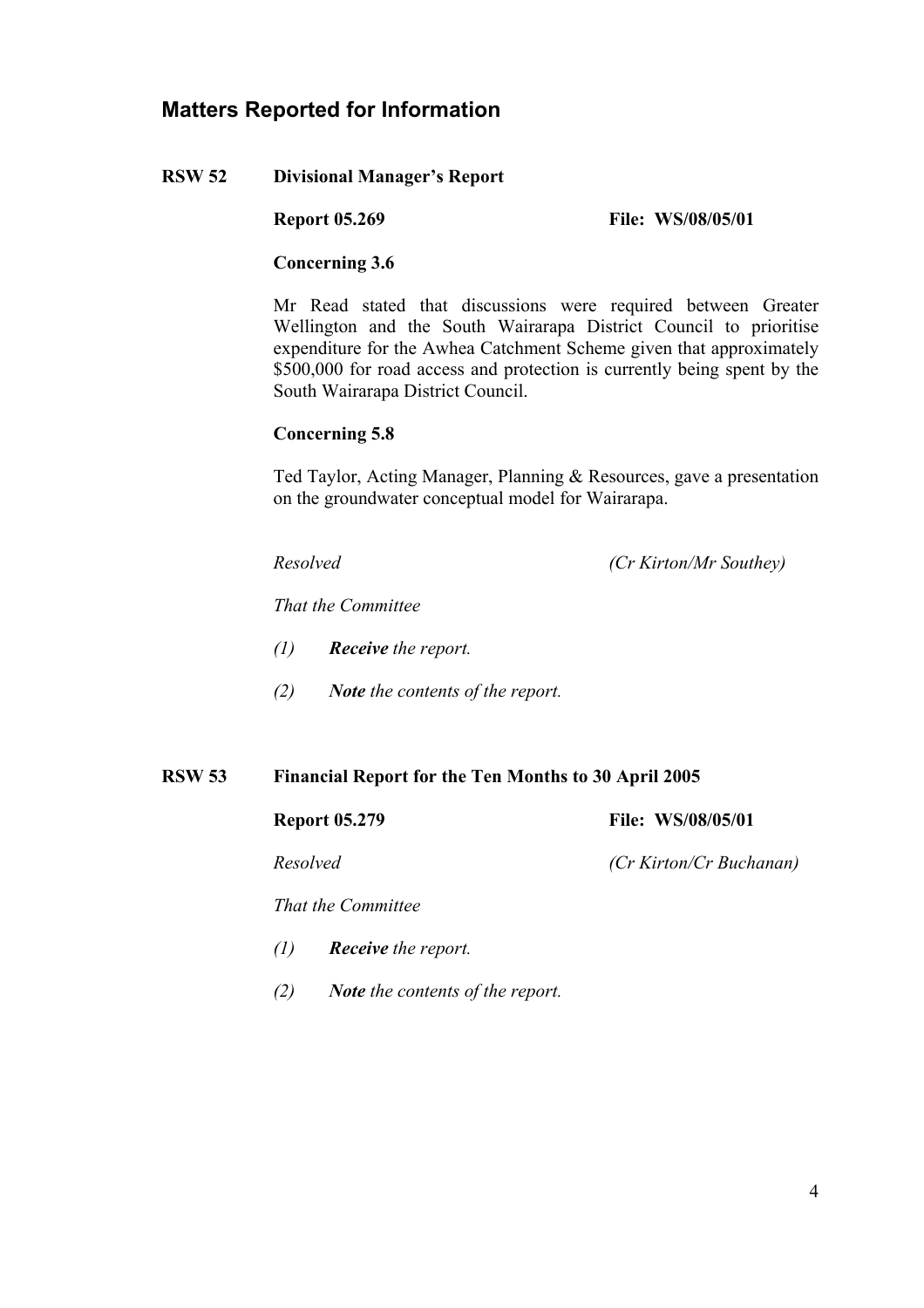# **RSW 54 Regional Council Input into District Planning**

| <b>Report 05.270</b>            | <b>File: WP/02/14/02</b> |
|---------------------------------|--------------------------|
| Resolved                        | (Mr Southey/Cr Baber)    |
| That the Committee              |                          |
| <b>Receive</b> the information. |                          |

**RSW 55 Resource Consents (Non Notified) Report 05.277 File: WP/03/06/01** *Resolved (Cr Kirton/Cr Baber)* 

 *That the Committee* 

- *(1) Receive the report.*
- *(2) Note the contents of the report.*

**RSW 56 Catchment Works** 

**Report 05.268** File: WO/03/30/01

*Resolved (Mr Read/Mr Southey)* 

 *That the Committee* 

 *Receive the schedule.* 

#### **RSW 57 Questions**

Following the query from Cr Turver at the previous meeting, Committee members agreed that the November meeting of the Committee would be held in the Kapiti area.

## **RSW 58 General Business**

There were no items of general business.